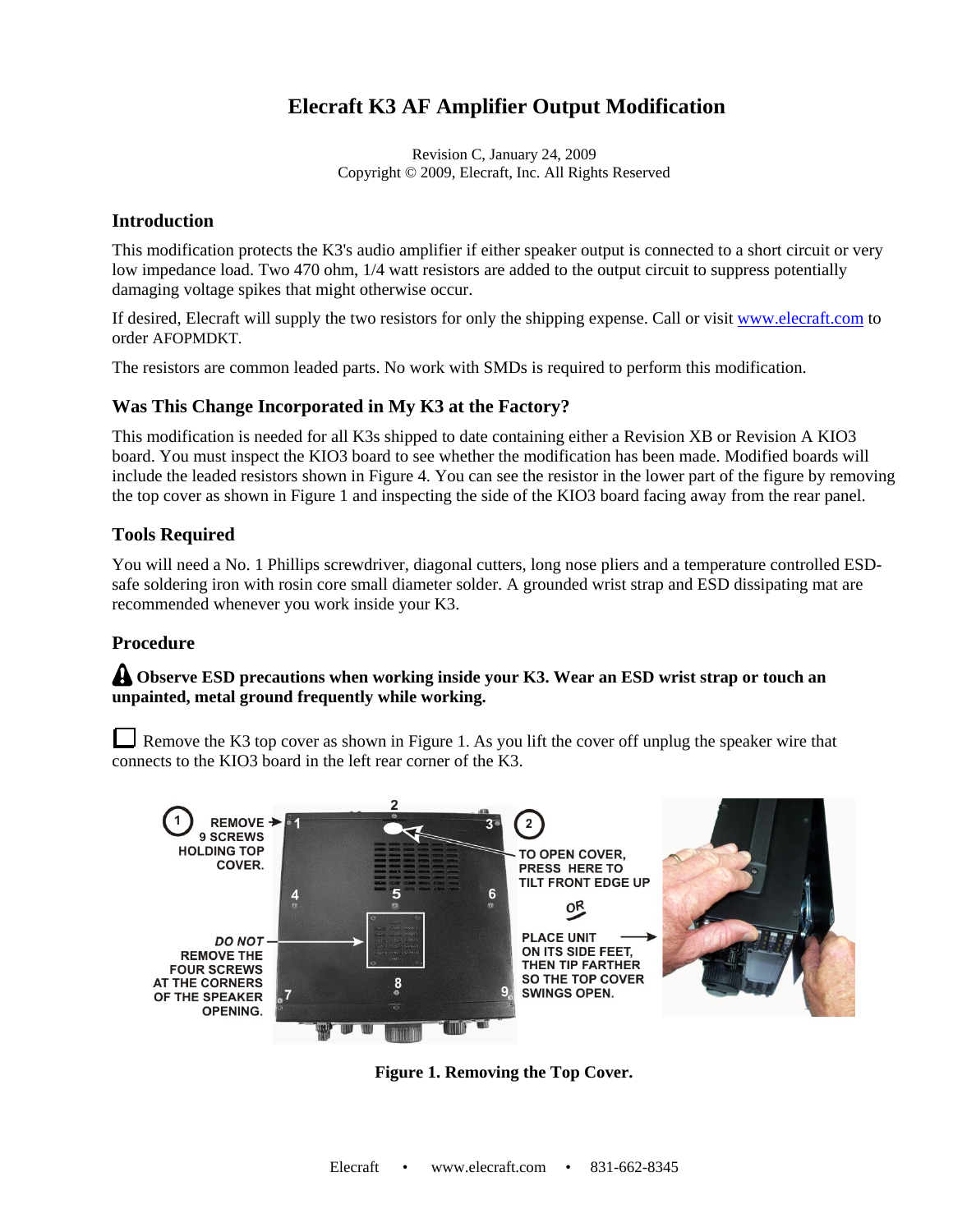Remove the four jack screw nuts with their lock washers and the two black pan head screws from the KIO3 rear panel as shown in Figure 2. Remove the rear panel and set it aside.



**Figure 2. Removing the KIO3 Rear Panel.** 

Remove the KIO3 main board as shown in Figure 3.



**Figure 3. Removing the KIO3 Main Board.**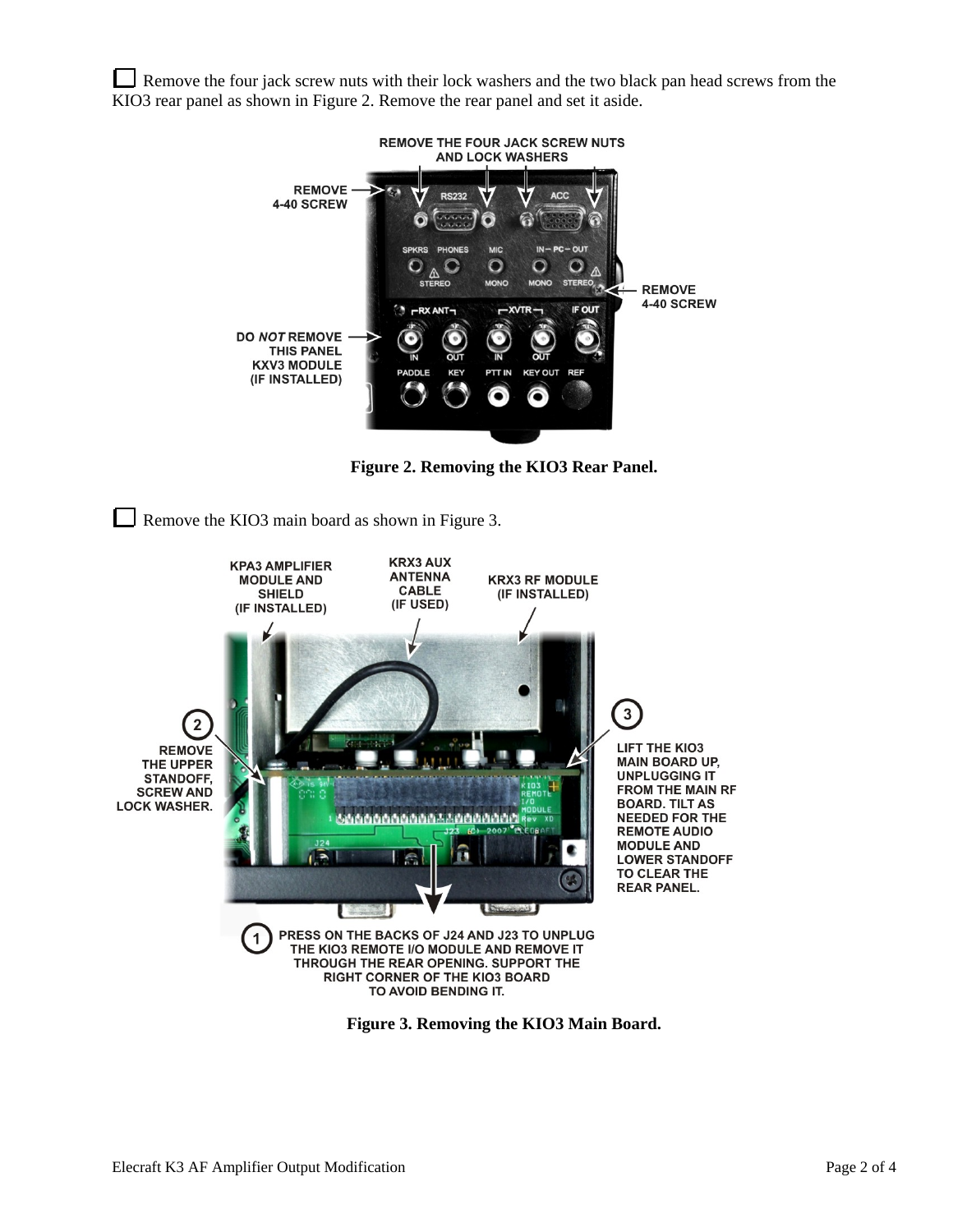Mount the 470 ohm resistors on the KIO3 main board as shown in Figure 4. Note that one resistor is mounted on each side of the KIO3 board. If it is more convenient, you can remove the standoff and audio I/O board.



**Figure 4. Installing the 470 Ohm Resistors.** 

Check the board very carefully for solder bridges and confirm that you mounted the resistors across the pads shown.

If you removed the lower standoff earlier to work in the KIO3 board, replace it using the 1/4" 4-40 pan head screw and inside tooth lock washer.

If you removed the KIO3 Audio I/O module, plug it into J91 on the KIO3 main board. It will only fit one way. If you try to install it upside down the pc board will strike relay K1.